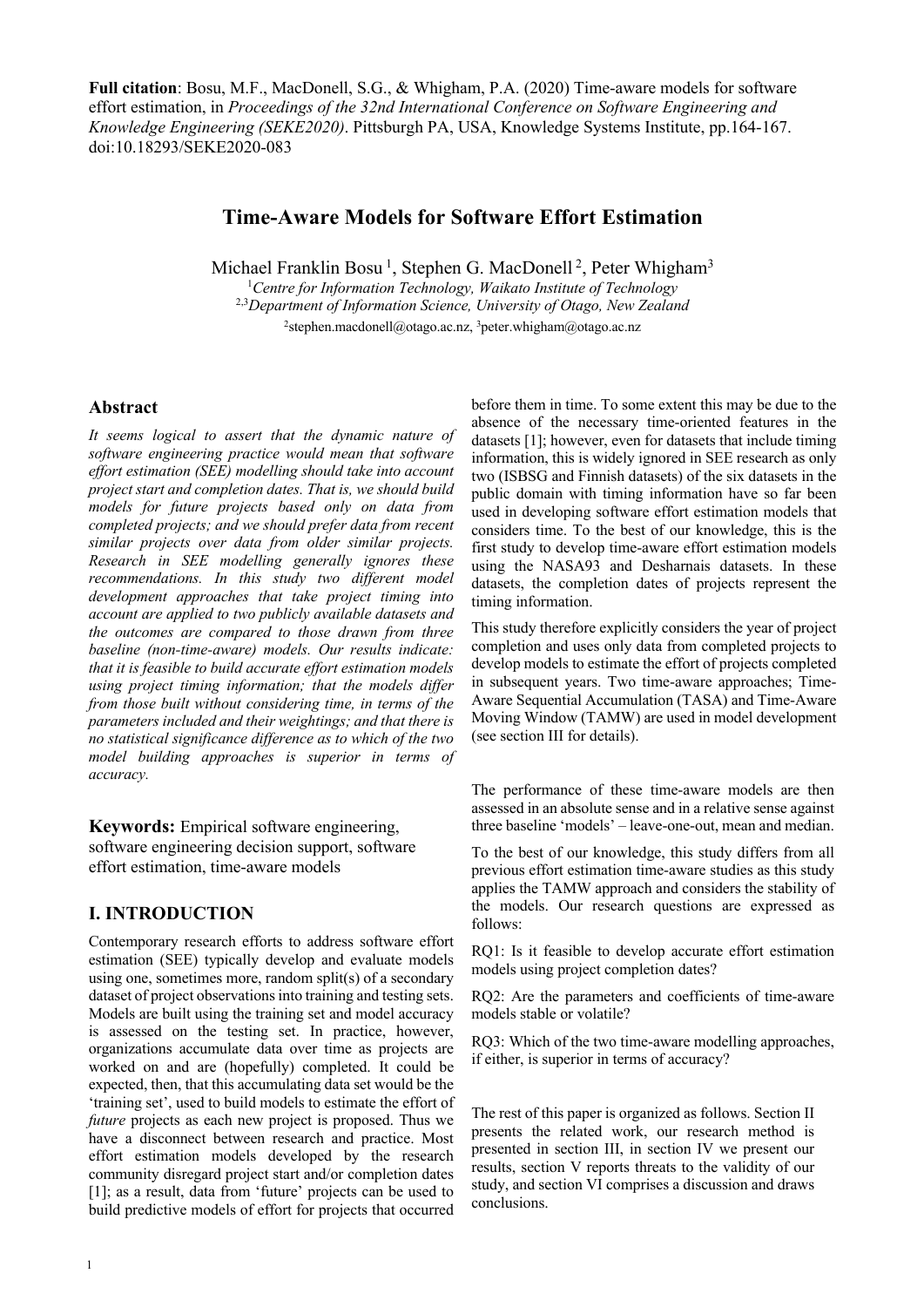### **II. RELATED WORK**

Though numerous SEE models have been proposed (see [2]) the number of studies that have considered project timing information in effort estimation is negligible and attributed to very few researchers. This section summarizes the few studies that are related to this research.

Lokan and Mendes [3] applied a moving window of the most recently completed projects to new projects in their effort estimation studies. Their results indicated that use of a moving window of the most recently completed projects contributed significantly to the accuracy of models. In a recent study, Amasaki and Lokan [4] proposed a method that is able to select whether to build a model based on time or to use the growing portfolio of projects. MacDonell and Shepperd [5] applied two timing methods – sequential accumulation of project data over time and constant moving window of size  $5 -$  on a proprietary dataset and obtained improved results over managers' estimates, especially for the moving window approach compared to a LOO approach.

This paper applies the two approaches used by MacDonell and Shepperd [5] to two publicly available datasets, except that the moving window approach, presented in the next section, is dynamic as compared to the fixed window size used in [5] and in earlier similar studies.

## **III. RESEARCH METHOD**

**Data Grouping.** For each of the two datasets used in this study, an attempt is first made to work with the entire dataset before consideration is given to splitting the data into homogeneous subsets with a view to developing models for each partition. The division of datasets into homogeneous subsets is intended to enable us to identify whether specific partitions of the data exhibit trends that are different from those evident for other partitions, or across the entire dataset. Partitions are typically based on factors such as the type of application, the application domain of the project, and/or the unit or department responsible for development.

Partitions such as these are formed by relying on the visualization of boxplots and the use of Mann-Whitney tests to assess whether observations belong to the same distribution. In this study, data that fell outside the boxplot whiskers of distributions were considered as outliers and were not used in model building. A significance level of 0.05 is used for the Mann-Whitney tests, so groupings that have a p-value greater than 0.05 are taken to belong to the same distribution. Use of these partitions will ensure that models are developed for datasets that as far as possible share similar characteristics.

### **A. Datasets**

**NASA93 Dataset.** This dataset was collected by NASA and it comprises 93 projects undertaken between 1971 and 1987 (as downloaded from the PROMISE Repository http://openscience.us/repo/). The dataset is structured according to the Constructive Cost Model (COCOMO81)

developed by Barry Boehm [6]. It comprises 24 attributes of which 15 are the mandatory effort multipliers.

Preliminary analysis indicated that, due to the diversity of the NASA93 projects, it was neither feasible nor sensible to build time-aware models for the entire dataset, and as such the dataset was split into four subsets. These four subsets are: NASA82, comprising projects developed in 1982 and beyond; Center 2 (C2) and Center 5 (C5) subsets, comprising projects developed at NASA's Center 2 and Center 5, respectively; and Semidetached (SD), which includes projects of the semidetached development mode. Due to space limitations the boxplots are not shown, but they can be found at this  $link<sup>1</sup>$ . In addition to outliers being evident in the boxplots, three other projects with atypical characteristics were also not used – two projects with size values greater than their effort values, and a project with a productivity rate (i.e., effort divided by size) more than twice as high as that for the project with the next highest productivity rate, and almost eleven times the mean productivity rate.

**Desharnais Dataset.** The Desharnais dataset was collected by Jean-Marc Desharnais from ten organizations in Canada [7]. The projects in this dataset were undertaken between 1983 and 1988. The dataset consists of 81 records and twelve attributes, including size measured in function points and effort measured in person- hours. We used the version comprising of 77 projects as has been done by most studies that used this dataset because there are four missing records in the original Desharnais dataset. The Desharnais dataset, like the NASA93 dataset, contains only the year of project completion, and as such the training and test sets were formed in the same way as for the NASA93 dataset (i.e., by using the year of project completion).

According to Mann-Whitney analysis and associated boxplots, the Desharnais dataset forms a single distribution. Models were therefore built for the entire dataset along with a subset developed using a programming language termed 'Advanced Cobol' (herein referred to as the Adv.Cobol dataset). This subset is made up of 23 projects and is identified in the Desharnais dataset as "category 2" under the language attribute.

#### **B. Effort Estimation Model Development**

In software effort estimation modelling (as in other fields) the dataset is usually split into two, forming a training set and a test set. The training set is used to develop the model and the performance of that model is then evaluated on the test set. This study follows a similar approach (see Analysis 1 and Analysis 2 in this section for model development algorithms). All models in this study are developed using the statistical package R, v.3.5.2.

All models are developed using linear regression which has enjoyed widespread use in software effort estimation studies. In order to accommodate the diverse nature of the two datasets being used in this study, especially in regard to the number of variables, specific linear regression models are applied to each dataset (or partition) as described in the respective datasets section. It should also

<sup>1</sup> http://tinyurl.com/SEKE2020-TIME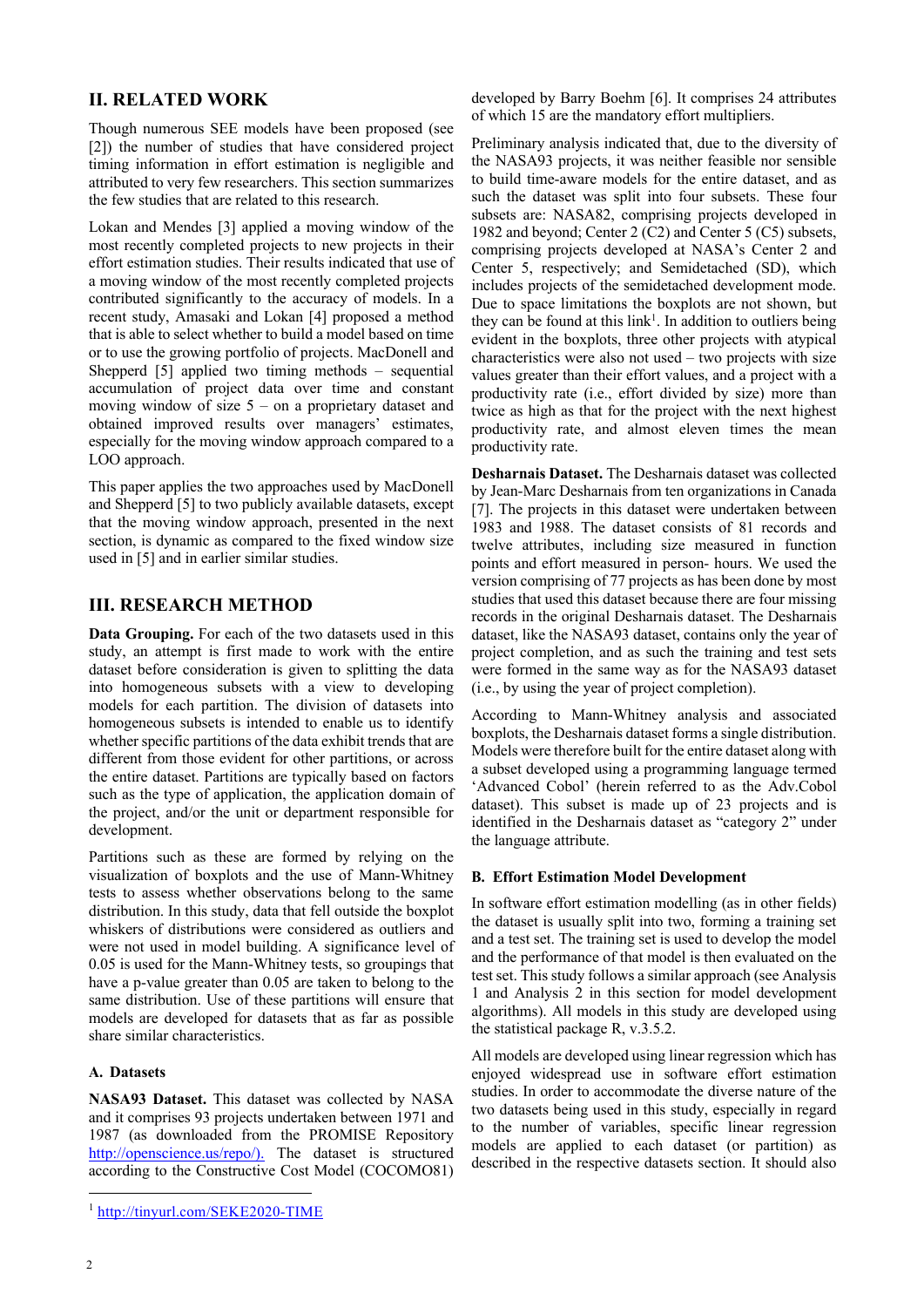be noted that the models developed in this study are all well-formed models. That is, the degrees of freedom are considered whereby a training set is formed only when the number of projects is at least two plus the number of explanatory variables being used for model construction. Maxwell's proposal [8] to identify influential observations using Cook's distance during model building was also adopted for this study.

**NASA93 Models.** In estimating effort for projects completed in a given year, equation 1, the COCOMO81 equation for effort estimation, is used for all four partitions of the NASA93 dataset.

*effort*(*personmonths*) = 
$$
a * (KLOC)^b * (\prod EM_j)
$$
. . . (1)

In order to develop a regression model, as in other COCOMO81 effort estimation studies [6] [9], equation (1) is linearized by logarithmic transformation, as indicated in equation (2).

$$
\ln(effort) = \ln(a) + b * \ln(KLOC) + \ln(EM_1) + \cdots (2)
$$

Backward stepwise regression is applied in order to support the inclusion or exclusion of variables, as previous studies have established that not all the effort multipliers of the NASA93 COCOMO81 format dataset are influential in model building [9].

**Desharnais Models.** Desharnais himself [7] identified the size and language attributes as those that are influential in a regression model. Kitchenham and Mendes [10] supported Desharnais' claim by proposing the use of the language attribute as a dummy variable. This approach has been adopted here for the models developed for this dataset, as shown in equation (3).

$$
ln(effort) = ln(size) + language....(3)
$$

This study used the adjusted function point value as the most complete size attribute and treated the three-value language attribute as a dummy variable, with the reference dummy value being the Basic Cobol projects indicated as "1" in the Desharnais dataset. The smaller Adv.Cobol dataset only uses size as an explanatory variable in model development.

### **C. Analysis Procedure**

The following procedures are applied to all datasets modelled in this study.

### **Analysis 1: Time-Aware Sequential Accumulation (TASA)**

- 1. For each dataset with timing information, select the first year in which projects were completed as the training set – if the first year of projects comprises fewer than the number of observations needed to build a wellformed model, add the next year(s) of projects, until the minimum requirement for a well-formed model is satisfied. The subsequent year of projects is then used as the test set.
- 2. Check for normality (Shapiro- Wilk test of normality) in the distributions of the training data– if data follow a normal distribution go to step 3 else step 2.1
- 2.1 Apply the appropriate transformation to make the data normal and recheck normality for verification as in step 2 above.
- 3. Build a regression model using the training data (where the form of the regression model will be specific to each dataset).
- 4. Apply the model obtained in step 3 to predict the effort values in the test set.
- 5. Calculate the accuracy measures (see below) for the formulae.
- 6. Add the test year's data to the training set; the subsequent year's data becomes the new test set.
- 7. Repeat steps 2 to 6 through to the estimation of the last year of projects.

#### **Analysis 2: Time-Aware Moving Window (TAMW)**

This algorithm applies a moving window to the dataset used in Analysis 1 thus accounting for the longevity of the projects in the training set.

- 1. For each dataset used in Analysis 1, drop the oldest year's projects.
- 2. The 'new' oldest year's projects now become the first year of projects; apply step 1 of Analysis 1.
- 3. Apply steps 2-6 from Analysis 1.
- 4. Repeat steps 3 to step 6 of Analysis 1 until the training set comprises projects from all years except the last year of projects.
- 5. Remove the oldest year's projects from the training set.
- 6. Repeat steps 1 to 5 until there is only one year of projects in the training set or until there is not enough data in the training set to build a well-formed model.

**Baseline Models.** Three baseline models are developed for each dataset/subset used in this study and their performance is compared with that of the time-aware models. The baseline models are a leave-one- out holdout (LOO – note that the 'one' in this case refers to all projects in one year rather than a single project), the mean and the median of the training set data. The mean and median effort values are calculated over the training data and become the effort estimates for the projects in the test set.

#### **D. Measures of Accuracy**

Accuracy measures used to evaluate the performance of the effort prediction models are relative error, mean squared error and total absolute error. Note that in all three cases lower values are preferable.

*Relative Error (RE) -* The relative error is computed using the following equation:

*RE* = variance(residuals)/variance(measured), where measured is the test data. The relative error measure accounts for the variability in data and as such it is robust to outlier data points.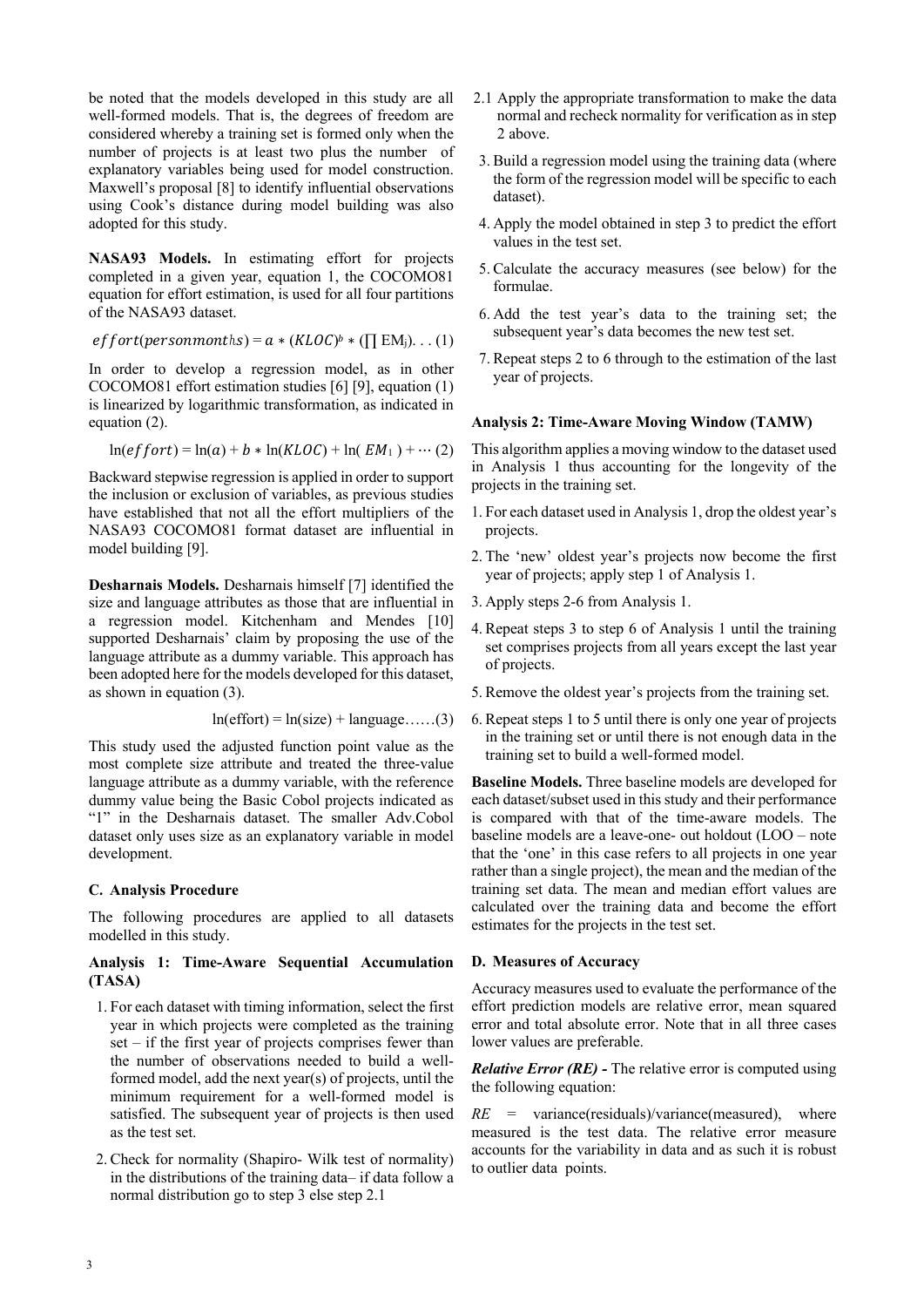*Mean Squared Error (MSE)* **-** MSE is defined as:

$$
MSE = \sum_{n} \sum_{i=1}^{n} (actual - estimate)^2
$$

where n is the total number of test data points, actual is the recorded effort used in developing the project and estimate is the effort predicted by the model. The MSE measures the general quality of the prediction model across all data points and accounts for projects of varying size. It can be susceptible to outliers; however, if a data set is largely free of outliers it can provide a useful indication of a model's overall accuracy.

**Total Absolute Error (TAE)** - *TAE* is defined as:  
\n
$$
TAE = \sum_{i=1} |(actual - estimate)|
$$

## **IV. RESULTS**

The results of applying the modelling approaches to the two datasets and their partitions are now presented. Due to space constraints we include only some of the results – the complete set of results may be found at the link specified previously.

**NASA93 Dataset.** It is evident from Table I that the accuracy measures are themselves not consistent in terms of model performance. That aside, it does seem to be feasible to build time-aware models for this dataset based on projects completion dates, as the worst model performance recorded (excluding the models with the large prediction errors) in terms of relative error is

0.26 which is quite satisfactory. Also, in just two instances the median baseline results are better than the time-aware models; in all other cases the models are better than both the mean and median baseline results.

|                                                                           |       | <b>Time-Aware Sequential Accumulation</b> |             |        | <b>Time-Aware Moving Window</b> |             |        |
|---------------------------------------------------------------------------|-------|-------------------------------------------|-------------|--------|---------------------------------|-------------|--------|
|                                                                           | Year  | <b>RE</b>                                 | <b>MSE</b>  | TAE    | <b>RE</b>                       | MSE         | TAE/AE |
| <b>NASA82</b>                                                             | 1985  | 0.06                                      | 2136.52     | 243    | ٠                               | ۰           |        |
|                                                                           | 1986  | 1717.8                                    | $3.4E + 07$ | 18151  | ۰                               | ۰           |        |
|                                                                           | 1987  | 0.19                                      | 61.87       | 15     | 0.11                            | 113.38      | 21     |
| 3                                                                         | 1987  | 0.26                                      | 73.12       | 16     | 0.26                            | 73.12       | 16     |
|                                                                           | 1983  | ٠                                         |             | 302    | ۰                               | ۰           | 302    |
|                                                                           | 1984  | 0.12                                      | 6256.95     | 278    | 0.12                            | 6256.94     | 278    |
| යි                                                                        | 1985  | ۰                                         |             | 12     |                                 |             | 8      |
|                                                                           | 1985* | ٠                                         |             | 12     | ٠                               | ۰           | 2      |
| င္တ                                                                       | 1984  | $7.5E + 05$                               | $6.1E + 09$ | 174344 |                                 | ۰           |        |
|                                                                           | 1985  | 0.02                                      | 199.98      | 64     |                                 |             |        |
|                                                                           | 1986  | 849.93                                    | $1.7E + 07$ | 13996  | 1.6                             | 8353.57     | 926    |
|                                                                           | 1986* | 849.93                                    | $1.7E + 07$ | 13996  | 2738                            | $5.4E + 07$ | 22513  |
|                                                                           | 1987  | 0.19                                      | 75.92       | 17     | 0.2                             | 72.17       | 16     |
|                                                                           | 1987* | 0.19                                      | 75.92       | 17     | 0.19                            | 85.47       | 17     |
| $\ast$<br>number of additional TAMW models built for that particular year |       |                                           |             |        |                                 |             |        |

TABLE I. NASA93 EFFORT ESTIMATION RESULTS

'-' indicates no computation of a result for a specific accuracy measure

The LOO baseline results, however, is better than all the models developed for this dataset (see previous link). The highlighted results in Table I indicate large prediction errors. Manual inspection of the NASA82 and Semidetached (SD) datasets revealed that the effort multipliers of the training projects were quite different from those of the projects being estimated.

To formally gauge whether one of the time-aware models resulted in more accurate effort predictions, a two-tailed paired samples Wilcoxon test was applied. The p-value results are 1 (due mainly to the ties), 0.5839 and 0.5839 for RE, MSE and TAE, respectively. This indicates that the differences in prediction accuracy for the two models are not statistically significant. Therefore, for this dataset, we conclude that either time-aware approach could be used to estimate effort. The two time-aware models consistently included size as an explanatory variable. Beyond that, however, both the variables included in the effort estimation models and their coefficients were quite dynamic, as the models differed from one time period to another (see previous link). There was no consistent pattern as to a decrease or increase in the values of the coefficients of both model types developed for the NASA93 dataset. All the predictive models developed for the NASA93 datasets can be termed as sufficiently accurate as the Adjusted  $\mathbb{R}^2$ values fell between 0.89 and 0.98 (see previous link).

TABLE II. DESHARNAIS EFFORT ESTIMATION RESULTS

|               |           | <b>Time-Aware Sequential</b><br>Accumulation |            |            | <b>Time-Aware Moving Window</b> |            |        |  |
|---------------|-----------|----------------------------------------------|------------|------------|---------------------------------|------------|--------|--|
|               | Year      | <b>RE</b>                                    | <b>MSE</b> | <b>TAE</b> | <b>RE</b>                       | <b>MSE</b> | TAE/AE |  |
| Desharnais    | 1986      | 0.65                                         | 4953913.7  | 39911      | 0.67                            | 4964415.7  | 40727  |  |
|               | 1987      | 0.71                                         | 837535.2   | 7267       | 0.77                            | 914156.4   | 7473   |  |
|               | 1987*     | 0.71                                         | 837535.2   | 7267       | 0.69                            | 816717.2   | 7153   |  |
|               | $1987***$ | 0.71                                         | 837535.2   | 7267       | 0.69                            | 846571.1   | 8348   |  |
|               | 1988      | 0.02                                         | 196984.4   | 1326       | 0.02                            | 153573.1   | 1182   |  |
|               | 1988*     | 0.02                                         | 196984.4   | 1326       | 0.01                            | 134684.7   | 1293   |  |
|               | 1988**    | 0.02                                         | 196984.4   | 1326       | 0.01                            | 102903.6   | 1394   |  |
|               | $1988***$ | 0.02                                         | 196984.4   | 1326       | 0.15                            | 1437442    | 3765   |  |
| Cobol<br>Adv. | 1987      | 0.13                                         | 1393102.6  | 6515       | 0.13                            | 1372071    | 6388   |  |
|               | 1987*     | 0.13                                         | 1393102.6  | 6515       | 0.13                            | 1364820    | 6251   |  |
|               | 1988      |                                              |            | 1205       |                                 |            | 1015   |  |
|               | 1988*     |                                              |            | 1205       |                                 |            | 1102   |  |
|               | $1988***$ |                                              |            | 1205       |                                 |            | 525    |  |

TABLE III. COEFFICIENTS OF TIME-AWARE SEQUENTIAL ACCUMULATION MODELS - DESHARNAIS DATASET

| AUJURIULA LIUR INULLELS = LIESHANNAIS LIA LASET |      |           |      |                   |         |            |  |
|-------------------------------------------------|------|-----------|------|-------------------|---------|------------|--|
| Dataset                                         | Year | Intercept | Size | Lang <sub>2</sub> | Lang3   | Adj. $R^2$ |  |
|                                                 | 1986 | 5.65      | 0.50 | $-0.50$           | $-1.66$ | 0.68       |  |
| Desharnais                                      | 1987 | 3.78      | 0.82 | $-0.04$           | $-1.49$ | 0.74       |  |
|                                                 | 1988 | 3.89      | 0.80 | $-0.04$           | $-1.44$ | 0.74       |  |
| Adv. Cobol                                      | 1987 | 2.66      | 1.03 |                   |         | 0.84       |  |
|                                                 | 1988 | 2.62      | 1.04 |                   |         | 0.83       |  |

TABLE IV. COEFFICIENTS OF TIME-AWARE MOVING

| <b>WINDOW MODELS- DESHARNAIS DATASET</b> |           |           |      |          |         |            |  |
|------------------------------------------|-----------|-----------|------|----------|---------|------------|--|
| Dataset                                  | Year      | Intercept | Size | Lang2    | Lang3   | Adj. $R^2$ |  |
| Desharnais                               | 1986      | 5.65      | 0.51 | $-0.55$  | $-1.71$ | 0.71       |  |
|                                          | 1987      | 3.67      | 0.85 | $-0.05$  | $-1.50$ | 0.76       |  |
|                                          | 1988      | 3.81      | 0.82 | $-0.05$  | $-1.45$ | 0.75       |  |
|                                          | 1987*     | 3.59      | 0.85 | 0.001    | $-1.37$ | 0.74       |  |
|                                          | 1988*     | 3.78      | 0.82 | $-0.002$ | $-1.35$ | 0.74       |  |
|                                          | $1987***$ | 2.91      | 0.96 | 0.17     | $-1.12$ | 0.88       |  |
|                                          | 1988**    | 3.65      | 0.83 | 0.10     | $-1.24$ | 0.85       |  |
|                                          | 1988***   | 4.76      | 0.62 | $-0.007$ | $-1.06$ | 0.60       |  |
| Adv. Cobol                               | 1987      | 2.74      | 1.02 |          |         | 0.84       |  |
|                                          | 1988      | 2.96      | 0.98 |          |         | 0.83       |  |
|                                          | $1987*$   | 3.01      | 0.98 |          |         | 0.84       |  |
|                                          | 1988*     | 3.37      | 0.92 |          |         | 0.86       |  |
|                                          | 1988**    | 3.32      | 0.92 |          |         | 0.75       |  |

**Desharnais Dataset.** It is evident from Table II that it is again feasible to build time- aware models for this dataset using projects completion dates, with some of the results in terms of RE reaching 0.01. The corresponding TAE results are equally satisfactory. Though the worst result, for 1986 at 40727 hours, might appear large, it equates to an average of 36 weeks per project since 28 projects were completed in 1986. There are four instances where the model results